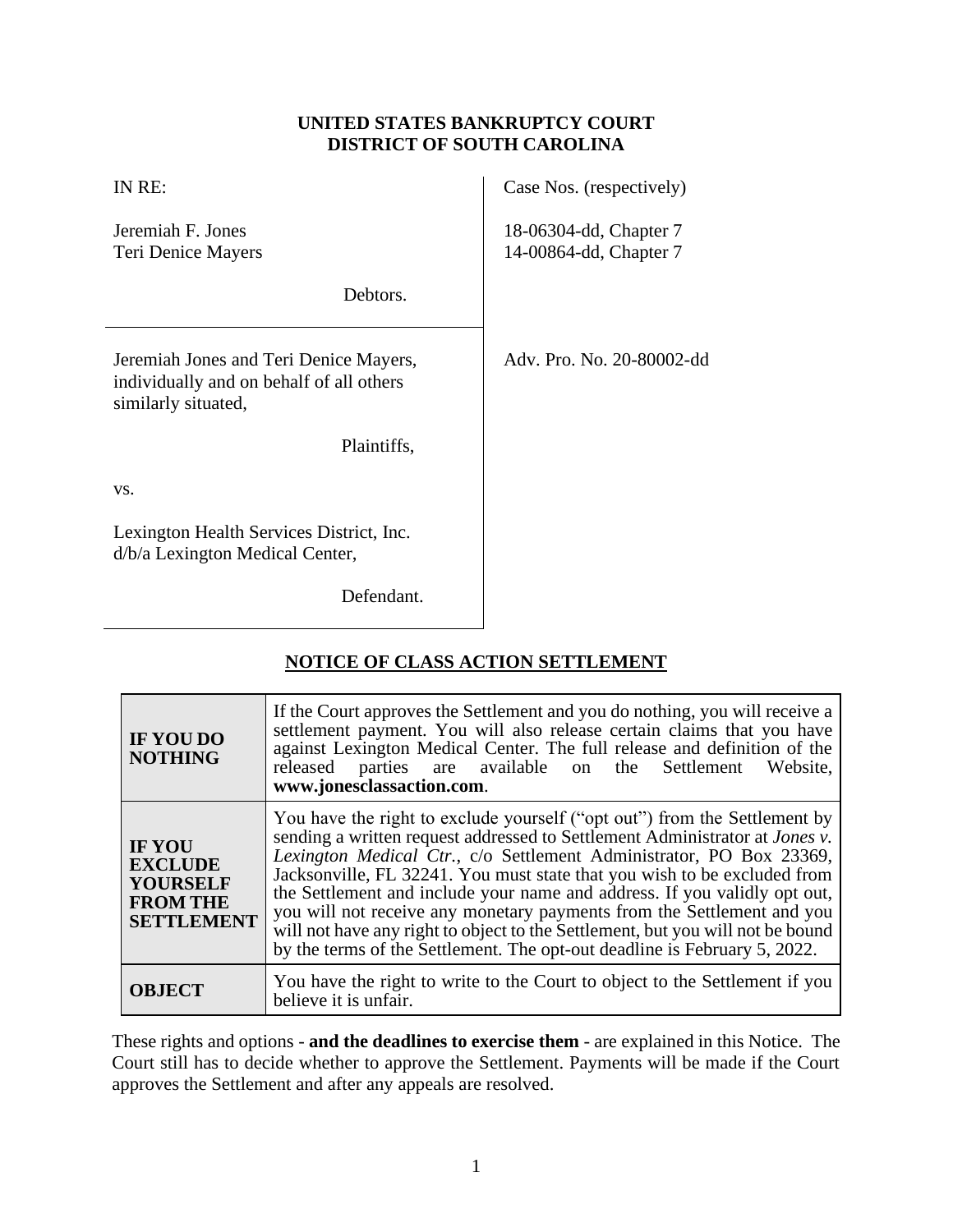#### **WHAT IS THIS LAWSUIT ABOUT?**

Plaintiffs Jeremiah Jones and Teri Denice Mayers, on behalf of themselves and all others similarly situated, filed a class action lawsuit in United States Bankruptcy Court for the District of South Carolina, alleging that Lexington Health Services District, Inc. d/b/a Lexington Medical Center ("LMC") collected debts from class members in violation of bankruptcy stays and/or discharges.

LMC denies that it did anything wrong or that it violated any laws. The Court has never made a determination that LMC has done anything wrong. This notice should not be interpreted as an expression of the Court's opinion on the merits of the lawsuit.

Within the Settlement, you are a member of the "Settlement Class." The Settlement Class is defined to include: every person who declared bankruptcy within South Carolina whose discharged or stayed debt to LMC was collected by LMC through the Setoff Debt Collection Program or who made a payment to LMC on a discharged or stayed debt after receiving a Setoff Debt Collection Program notice in the tax years 2017, 2018, and 2019.

#### **WHAT CAN I GET OUT OF THE SETTLEMENT?**

A \$110,000 Settlement Fund will be used to make cash payments to the class members. All Settlement Class Members who do not opt out of the Settlement will receive a payment, should the Court grant final approval of the Settlement. Your individual payment amount will be determined based upon the amount you paid on your debt to LMC in comparison to the total payments made by all Settlement Class Members, as well as the final number of participating Settlement Class Members.

#### **WHO ARE THE ATTORNEYS REPRESENTING THE CLASS AND HOW WILL THEY BE PAID?**

The Court has approved lawyers to represent the Settlement Class ("Class Counsel"). If you prefer to hire your own attorney to represent you in this case, you may do so. The attorneys who have been appointed by the Court to represent the class are:

E. Michelle Drake Joseph Hashmall Berger Montague PC 1229 Tyler Street NE, Suite 205 Minneapolis, MN 55413 612-594-5999 [emdrake@bm.net](mailto:emdrake@bm.net) jhashmall@bm.net

Dave Maxfield David Maxfield, Attorney, LLC P.O. Box 11865 Columbia, SC 29211 803-509-6800 dave@consumerlawsc.com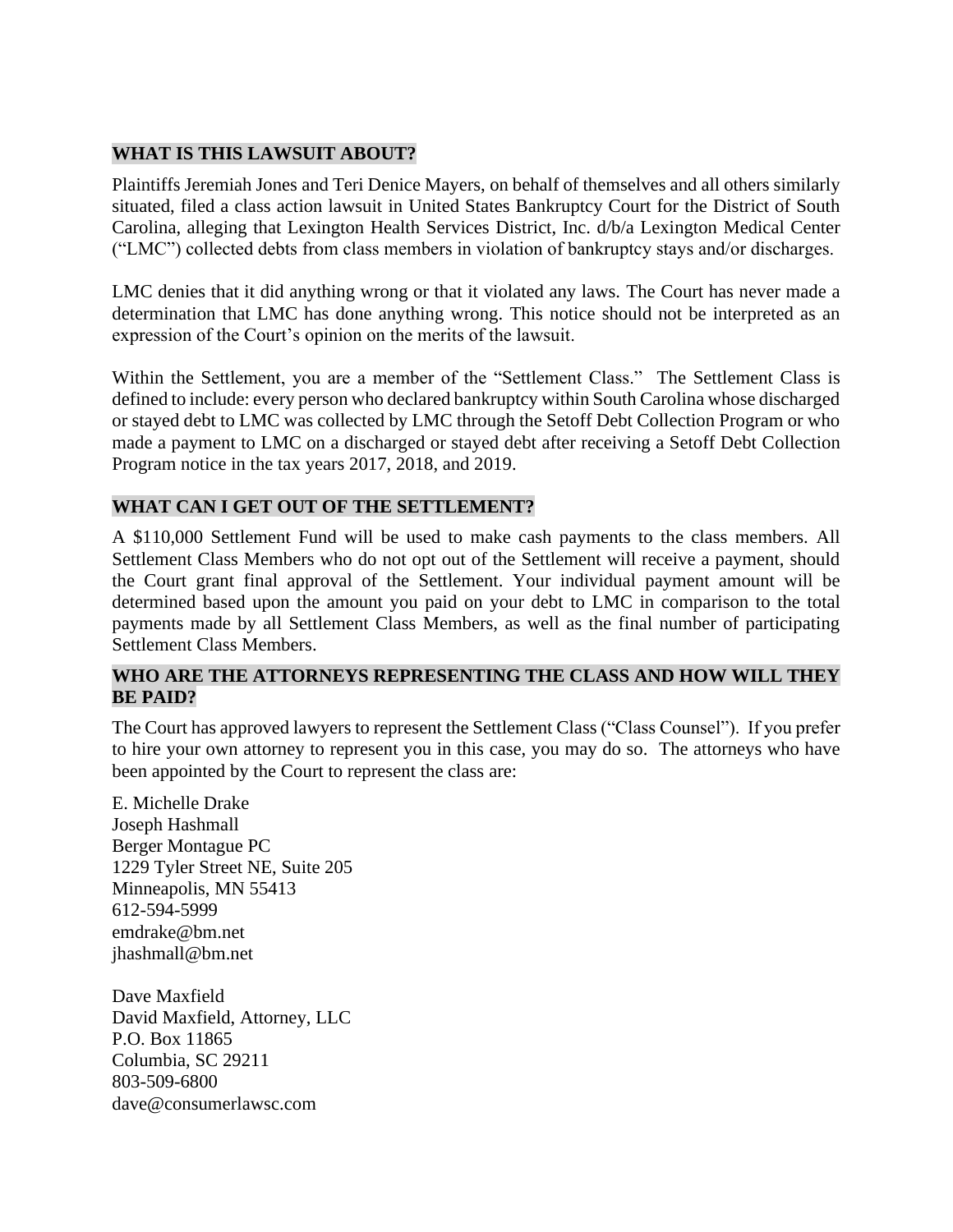Subject to Court approval, Class Counsel will seek attorneys' fees and costs in an amount not to exceed \$170,000, separate from the payments to the Settlement Class. Class Counsel will also seek a service award in an amount not to exceed \$4,000 to be paid to each Plaintiff Jones and Mayers for their service in representing the Settlement Class. The settlement administration costs will be paid from the Settlement Fund.

### **WHAT RIGHTS AM I GIVING UP IN THIS SETTLEMENT?**

You give up your right to sue or file a lawsuit seeking actual and punitive damages regarding LMC's collection of debts that were scheduled in bankruptcy proceedings and/or discharged by bankruptcy. Giving up your legal claims is called a release.

## **IF I CHOOSE TO DO SO, HOW DO I EXCLUDE MYSELF FROM THE SETTLEMENT?**

The Court will exclude from the Class any individual who validly requests an exclusion. If you wish to be excluded, you must mail a written request for exclusion addressed to Settlement Administrator at *Jones v. Lexington Medical Ctr*, c/o Settlement Administrator, PO Box 23369, Jacksonville, FL 32241. Your request for exclusion must be in writing and postmarked on or before February 5, 2022. The request must indicate that you wish to opt out of the Settlement or otherwise do not want to participate in the Settlement. The request must include your name and address. If you exclude yourself, you are not eligible to receive a payment.

### **HOW DO I OBJECT TO THE SETTLEMENT?**

You may object to all or part of the Settlement if you think it is not fair, reasonable and/or adequate. To object, you must file with the Court and send to the Settlement Administrator, a written explanation of the reasons you think that the Court should not approve the Settlement. Be sure to sign the letter and include your name, address, and the basis of your objection. The deadline to file an objection and to serve it on each of the lawyers is February 5, 2022.

### **WHEN AND WHERE WILL THE COURT DECIDE WHETHER TO APPROVE THE SETTLEMENT?**

The Court will hold a Fairness Hearing on April 5, 2022, at 10:00 a.m. via public Zoom conference. The information to join is as follows: (1) Meeting ID: 160 544 7546; (2) Passcode: 0405; (3) Link: [https://www.zoomgov.com/j/1605447546?pwd=SjdjZVhHUEFaaUVFVFZZVjYwUFVSUT09.](https://www.zoomgov.com/j/1605447546?pwd=SjdjZVhHUEFaaUVFVFZZVjYwUFVSUT09) At the Fairness Hearing, the Court will consider whether the proposed Settlement is fair, reasonable, and adequate. The Court will also hear objections to the Settlement, if any. We do not know how long the Court will take to make its decision. In addition, the hearing may be continued at any time by the Court without further notice to you.

You do not have to appear on the conference in order to receive a benefit. If the Court approves the Settlement, the Court's judgment will be binding on all class members who do not validly exclude themselves.

#### **WHERE CAN I GET ADDITIONAL INFORMATION?**

This notice is only a summary of the proposed settlement of this lawsuit. For more information, you may contact the Settlement Administrator at (844) 755-5801. Certain pleadings and documents